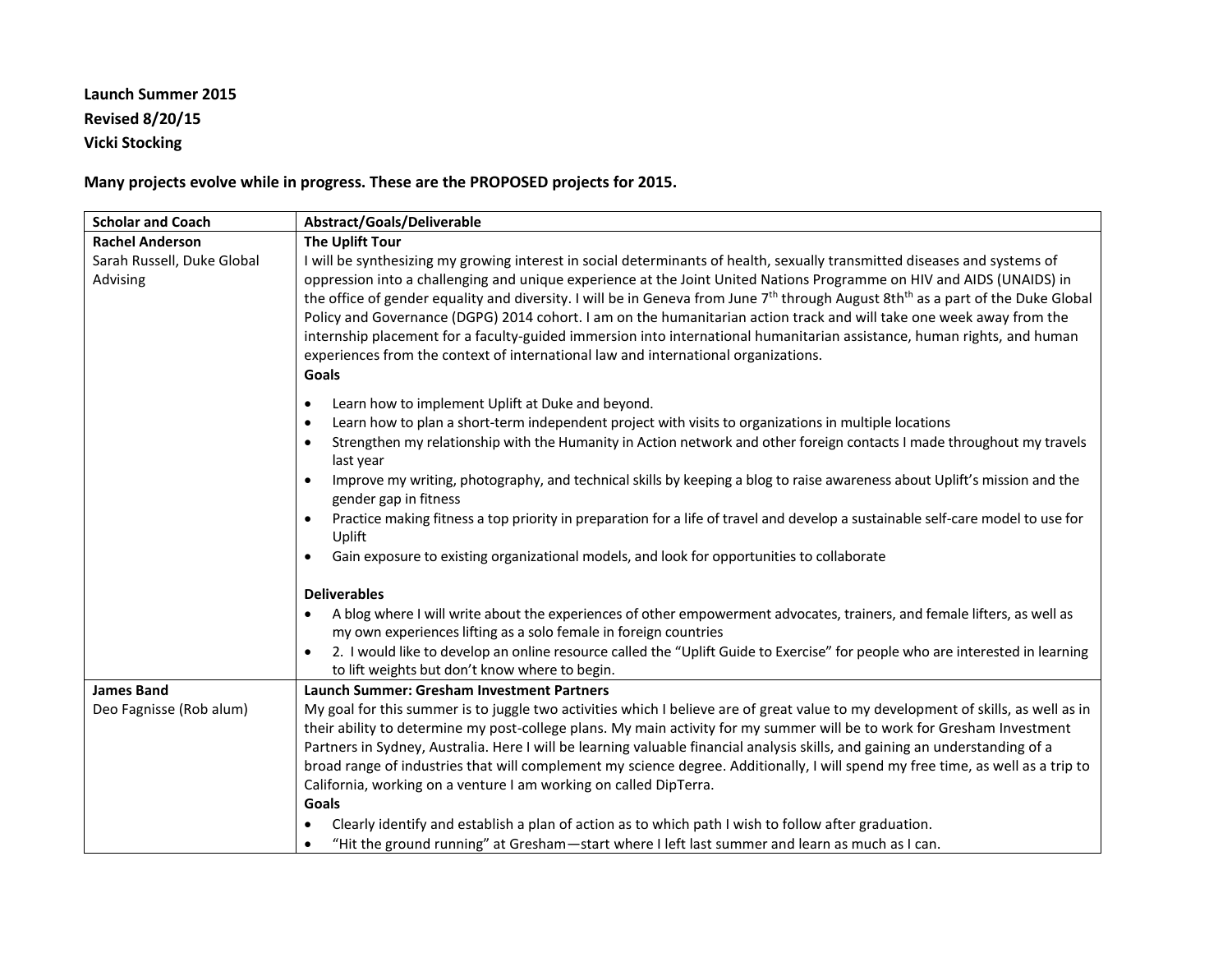|                            | Juggle the decision to work in Sydney with the ongoing work with my venture, DipTerra.<br>$\bullet$                                                                                                              |
|----------------------------|------------------------------------------------------------------------------------------------------------------------------------------------------------------------------------------------------------------|
|                            | Deliverable: Business plan/investor presentation (latest plan) for DipTerra, and a brief description of my post-graduation<br>plans.                                                                             |
| <b>Joseph Calder</b>       | Why They Left - Thesis Research on American and Europeans who join the Islamic State                                                                                                                             |
| Carl Ernst, UNC Religious  | This summer, I hope to complete two main tasks. First and foremost, I would like to conduct interviews and research in                                                                                           |
| <b>Studies</b>             | Europe that will aid me in writing an honors thesis next fall and spring. Secondly, I plan on using part of my summer and my<br>stipend in order to study for the LSAT, which I hope to take in October of 2015. |
|                            | Goals                                                                                                                                                                                                            |
|                            | Interview 15 academics for my thesis<br>$\bullet$                                                                                                                                                                |
|                            | Type transcripts of and code each interview<br>$\bullet$                                                                                                                                                         |
|                            | Continue doing background reading and research for my thesis<br>$\bullet$                                                                                                                                        |
|                            | Complete a draft of my literature review for my thesis<br>$\bullet$                                                                                                                                              |
|                            | Complete an LSAT prep course<br>$\bullet$                                                                                                                                                                        |
|                            | Deliverable:                                                                                                                                                                                                     |
|                            | Thesis chapter (by Fall 2015), Literature Review and Draft Table of Contents (September 2015)<br>$\bullet$                                                                                                       |
|                            | Secondary deliverable: I hope to complete some creative writing while I'm in Europe, but this is of lesser concern<br>$\bullet$                                                                                  |
| <b>Thomas Cole</b>         | Triangulating the Americas: Arts, Travel and Industry                                                                                                                                                            |
| Andrew Sugrue, Catterton   | My summer experience will be a launch of my passions for creative arts, social issues, cultural immersion and professional                                                                                       |
| Partners (Rob alum)        | development. It will further my long-term goals of working at a cutting edge intersection of finance, policy and social impact.                                                                                  |
|                            | I plan to begin the summer in San Francisco at the Sadie Valerie Atelier picking up where I left off in my art studies on my                                                                                     |
|                            | Duke in New York summer. I then plan to embark on an immersion in Central America, an area of relative unfamiliarity. I will                                                                                     |
|                            | then return to New York City to spend ten weeks at Bank of America in the investment banking division, before returning to                                                                                       |
|                            | Europe for two weeks in August to spend time with my family. This will add to the four 'buckets' that I am looking to fill                                                                                       |
|                            | through my life: creativity, exploration of social issues, professional development and family.                                                                                                                  |
|                            | Goals                                                                                                                                                                                                            |
|                            | Deepen artistic ability and find a creative outlet<br>$\bullet$                                                                                                                                                  |
|                            | Gain inspiration for my senior year thesis and develop a long term career plan<br>$\bullet$                                                                                                                      |
|                            | Build artistic mentorships on the West Coast, and corporate mentorships on the East Coast<br>$\bullet$                                                                                                           |
|                            |                                                                                                                                                                                                                  |
|                            | Deliverable: : A portfolio of drawings in hard copy, as well as a digital portfolio with a narrative of my experience, either in                                                                                 |
|                            | blog form or using a social media platform such as Instagram. I will also post photographs and sketches completed in Central                                                                                     |
|                            | America.                                                                                                                                                                                                         |
| <b>Jamal Edwards</b>       | Global Health Strategies and Consulting for a Maternal Health Foundation                                                                                                                                         |
| Sarah Rutherford and Alpha | My launch summer 2015 will support the development of communications materials for Merck for Mothers, a \$500 million                                                                                            |
| Tessema (Rob alumni)       | initiative to fight maternal mortality across the globe. I will also support research efforts and strategies to identify                                                                                         |
|                            | U.S. disparities in maternal death.                                                                                                                                                                              |
|                            | Goals                                                                                                                                                                                                            |
|                            | Understanding the role of stakeholders in global health initiatives                                                                                                                                              |
|                            | Gaining insight on the long-term impacts of public-private partnerships<br>$\bullet$                                                                                                                             |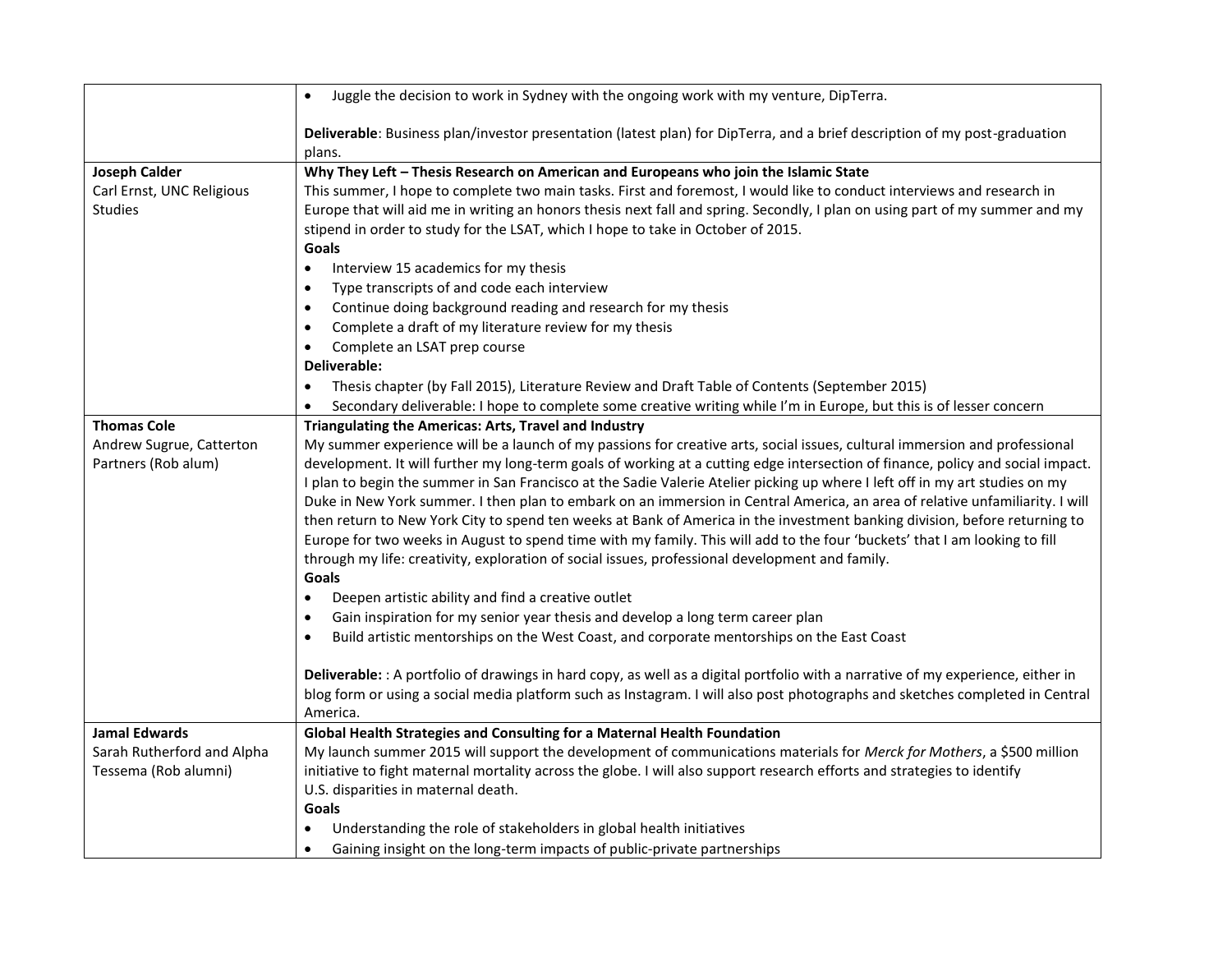|                                     | Project management and coming up with innovative communications strategies for the Merck for Mothers initiative.<br>$\bullet$                                                                                                                                                                                                                                                                                                                                                                                                                                                                                                                                                                                                                                                                                                                                                                                                                                                                                                                                                                                                                                     |
|-------------------------------------|-------------------------------------------------------------------------------------------------------------------------------------------------------------------------------------------------------------------------------------------------------------------------------------------------------------------------------------------------------------------------------------------------------------------------------------------------------------------------------------------------------------------------------------------------------------------------------------------------------------------------------------------------------------------------------------------------------------------------------------------------------------------------------------------------------------------------------------------------------------------------------------------------------------------------------------------------------------------------------------------------------------------------------------------------------------------------------------------------------------------------------------------------------------------|
|                                     | Deliverable: The main deliverable will be reports synthesizing media information and research as it relates to maternal<br>mortality. These reports will specifically cover: health disparity information by race, media monitoring, corporate social<br>responsibility, and 16 state fact sheets on maternal mortality in the U.S.                                                                                                                                                                                                                                                                                                                                                                                                                                                                                                                                                                                                                                                                                                                                                                                                                               |
| <b>Nadine Goldberg</b>              | International Perspectives on "Tuning" in Higher Education                                                                                                                                                                                                                                                                                                                                                                                                                                                                                                                                                                                                                                                                                                                                                                                                                                                                                                                                                                                                                                                                                                        |
| John Burness, Duke Public<br>Policy | I will investigate the impacts of "tuning" higher education in England, Sweden, and the Netherlands in order to gain<br>perspective on the potential consequences of bringing the tuning process to the United States. In addition, I will explore<br>traditional Judaism at the Pardes Institute of Jewish Studies Summer Program in order to clarify my relationship with my<br>religion and what it means for my future leadership.<br>Goals                                                                                                                                                                                                                                                                                                                                                                                                                                                                                                                                                                                                                                                                                                                   |
|                                     | Gain a better understanding of the international landscape of higher education and student affairs.<br>$\bullet$                                                                                                                                                                                                                                                                                                                                                                                                                                                                                                                                                                                                                                                                                                                                                                                                                                                                                                                                                                                                                                                  |
|                                     | Study in depth an element of higher education abroad that will be relevant to my future work, and hopefully learn<br>$\bullet$<br>something that will be of use to those American higher ed.                                                                                                                                                                                                                                                                                                                                                                                                                                                                                                                                                                                                                                                                                                                                                                                                                                                                                                                                                                      |
|                                     | Build connections with individuals in the field of higher education in Europe.<br>$\bullet$                                                                                                                                                                                                                                                                                                                                                                                                                                                                                                                                                                                                                                                                                                                                                                                                                                                                                                                                                                                                                                                                       |
|                                     | Clarify my relationship with Judaism and what it will mean for my future leadership.<br>$\bullet$                                                                                                                                                                                                                                                                                                                                                                                                                                                                                                                                                                                                                                                                                                                                                                                                                                                                                                                                                                                                                                                                 |
|                                     | Prepare to apply to graduate school in the fall.<br>$\bullet$                                                                                                                                                                                                                                                                                                                                                                                                                                                                                                                                                                                                                                                                                                                                                                                                                                                                                                                                                                                                                                                                                                     |
|                                     | Deliverable: An op-ed making recommendations about "tuning" in American higher education based on my research.                                                                                                                                                                                                                                                                                                                                                                                                                                                                                                                                                                                                                                                                                                                                                                                                                                                                                                                                                                                                                                                    |
| <b>Pranav Haravu</b>                | <b>Immersion in Business</b>                                                                                                                                                                                                                                                                                                                                                                                                                                                                                                                                                                                                                                                                                                                                                                                                                                                                                                                                                                                                                                                                                                                                      |
| Lydia Thurman (Rob alum)            | This summer I will be gaining exposure and experience in the business world, starting in Europe and ending in Dallas. The<br>first part, in Europe, will be as part of a project with other scholars to document how climate and labor intensive industries<br>are utilizing the triple bottom line approach. My role in this project will be to understand the finances and profits within<br>each of these businesses and compare best practices. Following this project I will be heading to the Boston Consulting Group<br>(BCG) in Dallas, Texas, where I will be interning as a summer associate. As a summer associate I will be responsible for<br>managing workflows, performing data analysis, developing project insights, traveling with the team, and taking on all the<br>responsibilities of a full time associate.<br>Goals                                                                                                                                                                                                                                                                                                                       |
|                                     | Challenge myself - a demanding workload at BCG and a novel approach to understanding profitability in Europe will test<br>$\bullet$<br>my time management and mental abilities. Furthermore, the work I will be doing at both BCG and in Europe will be<br>vastly different from what I have done and will do in school, thus providing another aspect of challenge.<br>Develop my professional edge - I am a very laid back person, my natural environment is an impromptu documentary<br>$\bullet$<br>world, not a suit and tie interview. This summer should help me grow that skill but while in an environment that my<br>creativity won't feel stifled.<br>Explore a new field - I have never really been a part of the business world, but consulting gives me an amazing way to<br>$\bullet$<br>enter it. Further, through the clients I work with I will gain exposure to many other sectors and industries. Our project in<br>Europe will not only expose me to a new geographic region that I have never been to, but also issues, specifically food,<br>climate, and labor, that I will learn about alongside fellow scholars.<br><b>Deliverables</b> |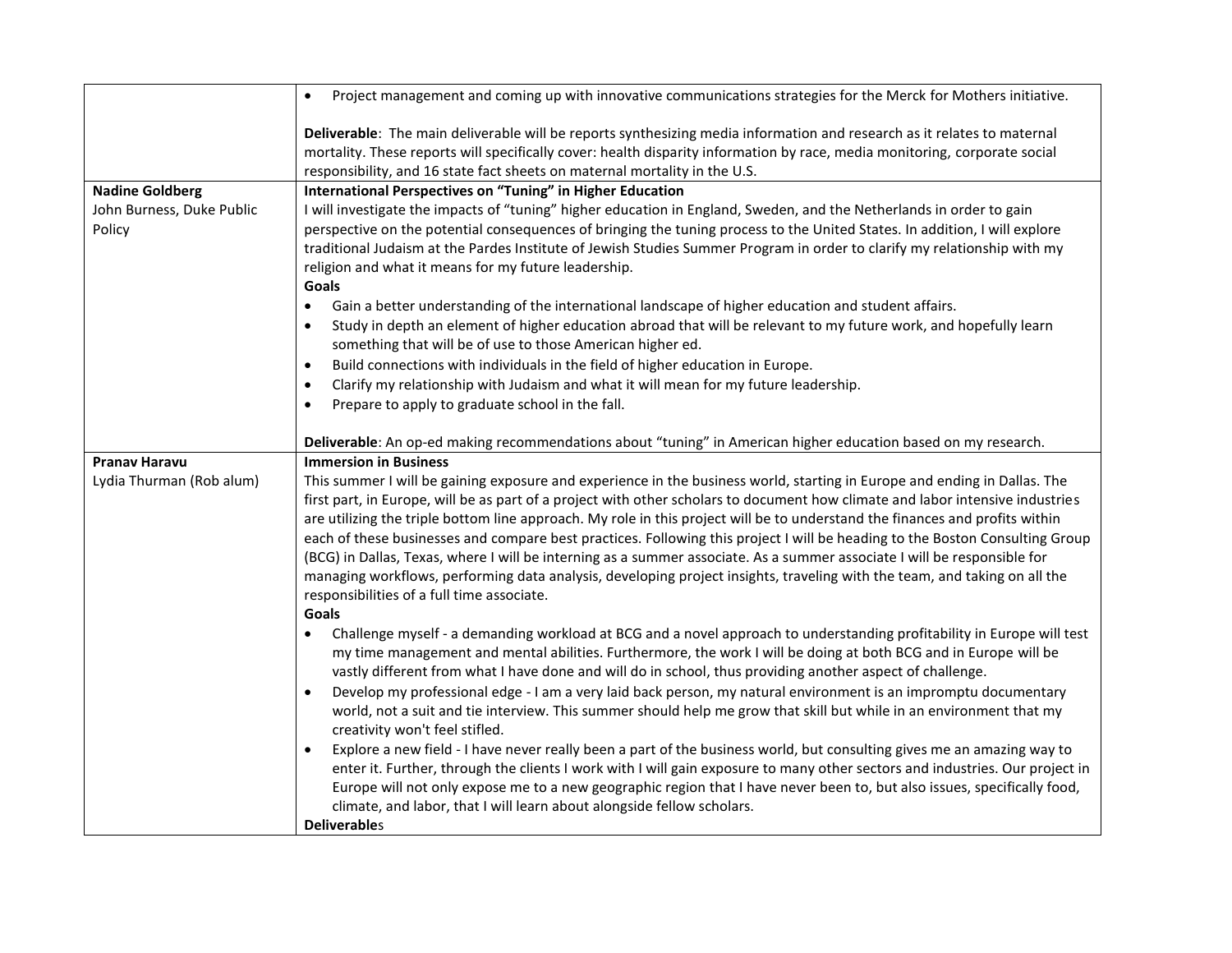|                               | The first, from our project in Europe, which will be a multimedia report focused on the three categories of people,<br>$\bullet$                       |
|-------------------------------|--------------------------------------------------------------------------------------------------------------------------------------------------------|
|                               | planet, and profits, which will summarize our interviews and observations from site visits in Europe.                                                  |
|                               | From my time in BCG I will produce a write up documenting my experience, the work I did, and the skills I learned.<br>$\bullet$                        |
| <b>AJ Hatzis</b>              | Green energy in a profit driven world: working for a green energy investment bank                                                                      |
| ?                             | This summer I hope to expand my knowledge of the business world while simultaneously working to further my passion of                                  |
|                               | providing a sustainable and green future. I am working with Sustainable Development Capital LLP (http://www.sdcl-                                      |
|                               | ib.com/), a company that funds both public and private sector projects that not only improve environmental performance,                                |
|                               | but also financial performance. By combining these two areas, companies are incentivized to switch beyond just the feeling                             |
|                               | that going green is the right thing to do.                                                                                                             |
|                               | Goals                                                                                                                                                  |
|                               | Expand my knowledge of the business sector to help with job hunting in my Senior Year<br>$\bullet$                                                     |
|                               | Expand my network to get a job within the United States my Senior Year<br>$\bullet$                                                                    |
|                               | Learn more about the cutting edge of green energy<br>$\bullet$                                                                                         |
|                               | Deliverables: An evaluation report comparing strategies utilized by for profit companies against not-for-profit companies.                             |
| <b>Fedor Kossakovski</b>      | <b>Stories of Science</b>                                                                                                                              |
| Gabrielle Calvocoressi, UNC   | My project will be to write a long form piece on the French 19th century photographer/aviator/color theorist Nadar in a                                |
| Poetry                        | unique and engaging style. This will be original work that synthesizes art and science, and I will work at the PBS                                     |
|                               | documentary TV show Nova up in Boston in order to surround myself with others that work in the field of creative science                               |
|                               | communication.                                                                                                                                         |
|                               | Goals                                                                                                                                                  |
|                               | write the piece on Nadar<br>$\bullet$                                                                                                                  |
|                               | expand Event Horizon, the arts and science magazine I run, to Boston<br>$\bullet$                                                                      |
|                               | develop connections in the world of creative science communication in order to get a better chance of getting a job in<br>$\bullet$                    |
|                               | that field following graduation                                                                                                                        |
|                               |                                                                                                                                                        |
|                               | Deliverables: I will write the Nadar piece. I might also have other stuff I have done for Nova, although that could be their<br>intellectual property. |
| Joanna Kuang                  | Finding and Becoming the Adult I Would Like to Be                                                                                                      |
| Keeva Kase, Bull City Forward | This summer, I will continue deepening my involvement in the intersection between the private sector and public good,                                  |
|                               | incorporating what I have learned from the last two summers and from travelling during my semester studying abroad. In                                 |
|                               | May, I will travel in Europe, and continue observing, documenting, and studying what I experienced during my semester                                  |
|                               | abroad studying food and climate change in Asia, the Middle East/Africa, and South America. Starting June 1, I plan to work                            |
|                               | at Wellington Management, a global asset management company, for ten weeks. While working, I also plan to volunteer at                                 |
|                               | a non-profit to continue engaging with my interests in food and education, and take sailing lessons to deepen my                                       |
|                               | involvement with outdoor education, which I have previously explored on NOLS and Outward Bound.                                                        |
|                               | Goals                                                                                                                                                  |
|                               | Decide what my next concrete steps in my career path are, specifically deciding whether I want to apply to jobs in asset                               |
|                               | management after college (with the intention of using that career as a future springing board) or focus more on other                                  |
|                               | sectors (such as foundations, international aid, or social entrepreneurship).                                                                          |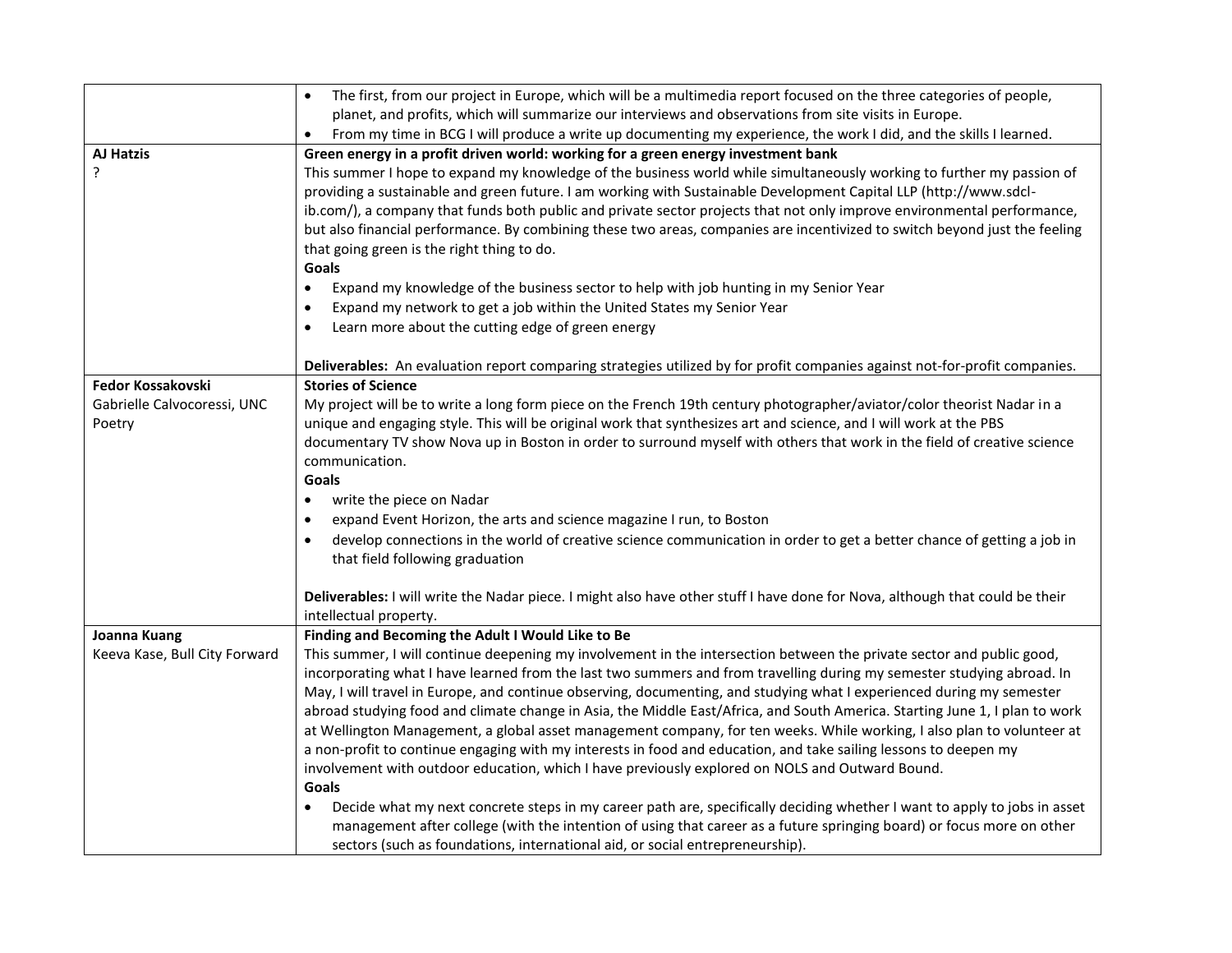|                                             | Gain business and finance skills I lack- specifically, presentation skills, organizing and presenting information using<br>$\bullet$                                                                                                                                     |
|---------------------------------------------|--------------------------------------------------------------------------------------------------------------------------------------------------------------------------------------------------------------------------------------------------------------------------|
|                                             | financial language, and using Excel and Powerpoint to coherently make a point.                                                                                                                                                                                           |
|                                             | Interact with new professional mentors (specifically, female role models in private industries, as my direct boss and her<br>$\bullet$<br>boss are both women, which is rare in finance).                                                                                |
|                                             | Gain professional social skills, which I will practice through interacting with business owners in Italy and Greece, and<br>$\bullet$                                                                                                                                    |
|                                             | using my free time in Boston to connect with professional contacts from a variety of non-profits and businesses.                                                                                                                                                         |
|                                             | Graduate college with a comprehensive global understanding of the food climate and ways the negative effects of<br>$\bullet$<br>climate change are being combatted by different food initiatives, organizations and businesses on all continents (except<br>Antarctica!) |
|                                             | Gain more independence living a balanced lifestyle in a new city.<br>$\bullet$                                                                                                                                                                                           |
|                                             | <b>Deliverables</b>                                                                                                                                                                                                                                                      |
|                                             | I plan to contribute to a documentary project on sustainable businesses in the food industry addressing climate change<br>$\bullet$<br>(in addition to updating my food blog).                                                                                           |
|                                             | I also plan to create a portfolio of meetings with various professionals, so I can document the nuances of what I look for<br>$\bullet$<br>in a mentor.                                                                                                                  |
|                                             | Finally, I plan to continue looking for connections in food and education, and food and comedy (which I am writing a 40<br>$\bullet$<br>page paper on for EATS 101, a class at UNC). I am not sure what form this deliverable will take, but I will write or             |
|                                             | document these connections in some way, to try to connect my interests in a web.                                                                                                                                                                                         |
| Evan Lumbra<br>Jacob Robertson, Venture for | <b>Consulting and Catholicism</b><br>In order to make my Launch Summer truly culminate my experiences as a Robertson Scholar, the summer will be two-                                                                                                                    |
| America (Rob alum)                          | pronged focusing on both my professional development and interest in religion. From June 8 through August 14, I will                                                                                                                                                     |
|                                             | participate in the Associate Consulting Intern program in the Atlanta office of Bain & Company. In addition, I will begin                                                                                                                                                |
|                                             | research into a Religious Studies honors thesis exploring the marketing and branding of the contemporary Catholic Church in                                                                                                                                              |
|                                             | its efforts to recruit men into the priesthood.                                                                                                                                                                                                                          |
|                                             | <b>Professional Goals</b>                                                                                                                                                                                                                                                |
|                                             | Through my consulting internship, I hope to increase my business & consulting knowledge to clarify my career goals and<br>industry interests that I cannot fully determine in a classroom.                                                                               |
|                                             | Secondly, I aim to make an impact through my work so that my contributions to the company will result in a full-time<br>$\bullet$<br>offer at the end of the summer.                                                                                                     |
|                                             | <b>Academic Goals</b>                                                                                                                                                                                                                                                    |
|                                             | To begin research for an honors thesis in the Religious Studies department that reflects my academic career in that it<br>will focus on the combination of religion and business in the contemporary age.                                                                |
|                                             | To gain valuable business skills and insight that will help me in the completion of my Business Administration major.                                                                                                                                                    |
|                                             | <b>Personal goals</b>                                                                                                                                                                                                                                                    |
|                                             | I aim to create strong relationships with my coworkers in the Bain office and with my advisor and any experts or Church<br>$\bullet$                                                                                                                                     |
|                                             | officials that could help me with my research.                                                                                                                                                                                                                           |
|                                             | I hope to find a connection between my research and my religion—whether that means a strengthening of my faith or<br>$\bullet$<br>greater understanding of the institution of religion today                                                                             |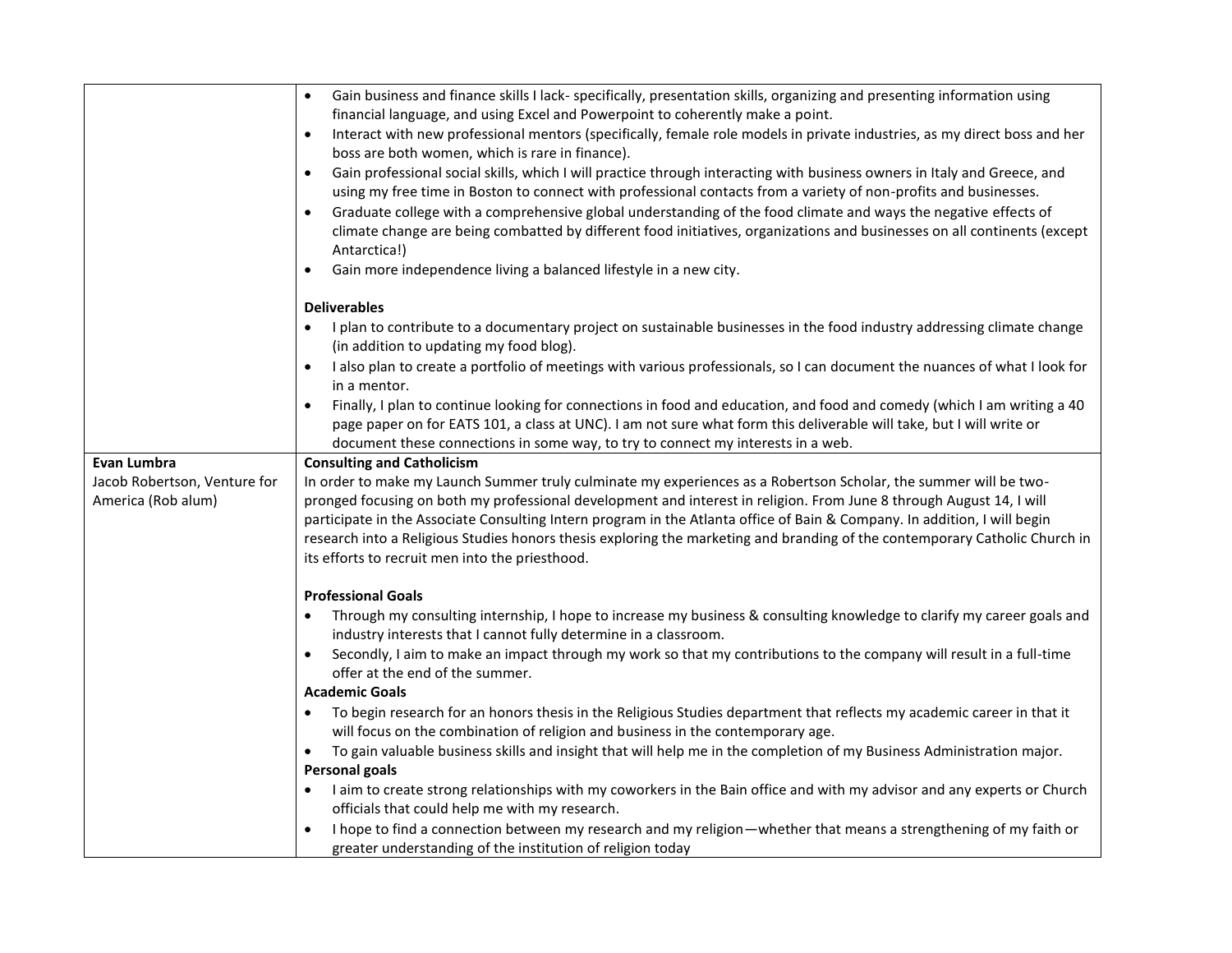|                                                                                          | <b>Deliverables</b>                                                                                                                                                                                                                                                                                                                                                                                                                                                                                                                                                                                                                                                                                                                                                                                                                                                                                                                                                                                                                                                                                                                                                                                                                                                                                                                                                                                                                                                                                                                                                                                                |
|------------------------------------------------------------------------------------------|--------------------------------------------------------------------------------------------------------------------------------------------------------------------------------------------------------------------------------------------------------------------------------------------------------------------------------------------------------------------------------------------------------------------------------------------------------------------------------------------------------------------------------------------------------------------------------------------------------------------------------------------------------------------------------------------------------------------------------------------------------------------------------------------------------------------------------------------------------------------------------------------------------------------------------------------------------------------------------------------------------------------------------------------------------------------------------------------------------------------------------------------------------------------------------------------------------------------------------------------------------------------------------------------------------------------------------------------------------------------------------------------------------------------------------------------------------------------------------------------------------------------------------------------------------------------------------------------------------------------|
|                                                                                          | I will be submitting two deliverables—one for each prong of my summer. As a research deliverable, I hope to have a<br>concrete argument and several interviews by the completion of the summer. I would submit something of an abstract<br>for my topic argument as well as interesting or poignant excerpts from the interviews in writing to deliver.<br>As the second deliverable, I would submit a write-up of my Bain case. Specifically, I will deliver a write-up of the skills I<br>gained, the relevance to my leadership development, and professional goals going forward.                                                                                                                                                                                                                                                                                                                                                                                                                                                                                                                                                                                                                                                                                                                                                                                                                                                                                                                                                                                                                              |
| Sowmya Mangipudi                                                                         | <b>Death Tour: The Aftermath</b>                                                                                                                                                                                                                                                                                                                                                                                                                                                                                                                                                                                                                                                                                                                                                                                                                                                                                                                                                                                                                                                                                                                                                                                                                                                                                                                                                                                                                                                                                                                                                                                   |
| Dr. Morris Weinberger, UNC<br>Public Health, Dr. Tim Platts-<br>Mills, UNC Emergency Med | Last summer, which became colloquially known as the "Death Tour 2014," was perhaps the most defining nine weeks of my<br>life. As someone who has operated within structured, clear-cut environments for most of my life, navigating the uncertainty<br>of independent, qualitative research was at times frustrating, but mostly inspiring. I had finally found my passion: global<br>health policy regarding aging, dying, and end-of-life care, and the subjective nature of the term "quality of life." In<br>combination with my classes in the School of Public Health, I now know that the intersection between medicine, health care<br>policy, and human narratives of life is where I want to spend my time and energy. With that, I introduce "Death Tour: The<br>Aftermath," a summer of health policy research at The Oxford Institute of Population Ageing, personal discovery, and                                                                                                                                                                                                                                                                                                                                                                                                                                                                                                                                                                                                                                                                                                                  |
|                                                                                          | further development of something I realized was central to my own quality of life: personal relationships.                                                                                                                                                                                                                                                                                                                                                                                                                                                                                                                                                                                                                                                                                                                                                                                                                                                                                                                                                                                                                                                                                                                                                                                                                                                                                                                                                                                                                                                                                                         |
|                                                                                          | Goals<br>Establish a better understanding of global health policy institutions, structures, policymaking, and outcomes.<br>٠<br>Develop a better understanding of how to conduct and report health policy research in a formal, written format<br>$\bullet$<br>Learn under the guidance of Dr. Harper more about the field of aging policy and its global impact<br>٠<br>Establish personal and professional connections at The University of Oxford for possible graduate study in global health<br>$\bullet$<br>or public policy<br>Embrace living alone and becoming self-sufficient in a non-US city, including taking personal responsibility for my<br>work/life balance<br>Stretch my artistic limits; Oxford and London are hubs for artistic activity, so taking full advantage of those<br>$\bullet$<br>opportunities is critical<br>Create and foster the important intellectual and personal relationships in my life, particularly with fellow Robertsons<br>$\bullet$<br>who have been pivotal in my intellectual journey throughout college. My goal is to have a lasting relationships with<br>several members in the program such that our contact remains even after graduation.<br>Continue to look for the human side of health, the narratives surrounding health care and medicine that often go<br>$\bullet$<br>overlooked.<br>Create a substantial research deliverable for future academic or professional endeavors.<br>$\bullet$<br>Continue to develop my love for travel and exploration without feeling burdened by the fear or uncertainty of traveling<br>$\bullet$<br>as a woman. |
|                                                                                          | <b>Deliverables:</b>                                                                                                                                                                                                                                                                                                                                                                                                                                                                                                                                                                                                                                                                                                                                                                                                                                                                                                                                                                                                                                                                                                                                                                                                                                                                                                                                                                                                                                                                                                                                                                                               |
|                                                                                          | 3-5 page creative writing story on interactions and observations of Italian interpretations of quality of life, components<br>of daily living that contribute to public health, and public perceptions of health care policies and resources in the area                                                                                                                                                                                                                                                                                                                                                                                                                                                                                                                                                                                                                                                                                                                                                                                                                                                                                                                                                                                                                                                                                                                                                                                                                                                                                                                                                           |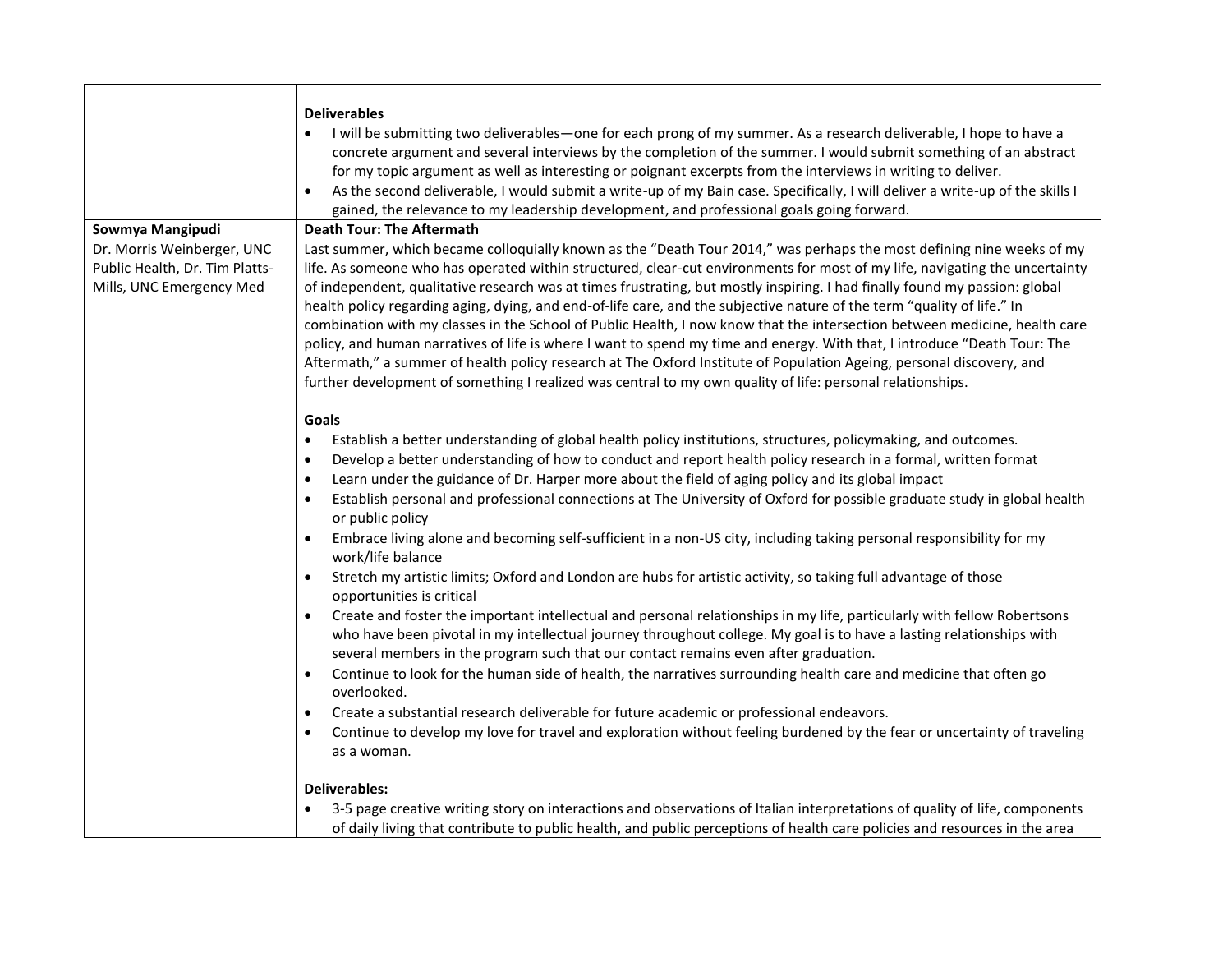|                            | Report or research manuscript of work from the summer in collaboration with Dr. Harper. Possible presentation of<br>$\bullet$                                               |
|----------------------------|-----------------------------------------------------------------------------------------------------------------------------------------------------------------------------|
|                            | results at the Institute or back at Chapel Hill or publication alongside principal investigator.                                                                            |
|                            | Will also attempt to complete first draft of "Death Wish," the book I began last summer regarding "The Death Tour"<br>$\bullet$                                             |
|                            | Brief summary of each university I visit, including descriptions of exact programs I'd like to apply for and people I've<br>$\bullet$                                       |
|                            | spoken to in order to make scholarship applications and decisions accordingly                                                                                               |
| Tafadzwa Matika            | Digging Deeper into Health Care in Zimbabwe Part II                                                                                                                         |
| Elizabeth Mayer-Davis, UNC | The goal of this summer is to continue investigating healthcare in Zimbabwe. The primary goal of this summer will be to                                                     |
| Public Health, Nutrition   | further my knowledge of Zimbabwe's health care systems by looking into diabetes and HIV co-infection via a pilot cross-                                                     |
|                            | sectional study. Individually, each disease has claimed and affected millions of lives in the country yet little has been done                                              |
|                            | to look at intersections between the two. Lessons learnt from this summer will not only help me learn about two highly                                                      |
|                            | prevalent diseases in Zimbabwe, but it may reveal new insights on gaps in Zimbabwe's health care system.                                                                    |
|                            | Goals                                                                                                                                                                       |
|                            | To collect data that I will use in my senior honors thesis<br>$\bullet$                                                                                                     |
|                            | To expose myself to and familiarize more with contemporary issues in Zimbabwe healthcare system.<br>$\bullet$                                                               |
|                            | To build on my existing relationship with one of my mentor's Dr Makadzange and to make new connections with other<br>$\bullet$                                              |
|                            | doctors and healthcare personnel                                                                                                                                            |
|                            | To explore whether research and academia are possible routes that I would like to consider as potential aspects of my<br>$\bullet$                                          |
|                            | career                                                                                                                                                                      |
|                            |                                                                                                                                                                             |
| <b>Mehul Mehta</b>         | Deliverable: The primary deliverable will be data for my honors thesis.<br>The Non-Traditional Career: Linking the American University Experience to Non-Profit Work Abroad |
|                            |                                                                                                                                                                             |
|                            |                                                                                                                                                                             |
| Carolyn Krawczyk, Atherton | My time teaching at an orphanage in India last summer inspired me to compose a journalistic nonfiction piece from a series                                                  |
| Pictures                   | of interviews I conducted to capture the essence of the thriving culture I got to experience there. I was absolutely blown                                                  |
|                            | away by the amount of learning and personal growth that came from that project, and would be eager to apply the same                                                        |
|                            | idea in a different setting this summer. I hope to produce a similar journalistic nonfiction piece centered on the untold                                                   |
|                            | stories of those fighting for issues like education equality and civil rights specific to their communities abroad. Through this,                                           |
|                            | I aim to inspire myself, and hopefully others, to understand the human component of the joys, challenges, and paths                                                         |
|                            | inherent to a non-traditional career of service work abroad.                                                                                                                |
|                            | Goals                                                                                                                                                                       |
|                            | I hope to craft a vision for how service will fit into my future, and carry this vision with me as I leave Duke next spring.<br>$\bullet$                                   |
|                            | Deliverable: I hope to create a piece that combines transcriptions of the stories I am able to hear with personal reflections                                               |
|                            | and anecdotes to weave together a series of vignettes that tell a collective story of those who have dedicated themselves to                                                |
|                            | issues worth fighting for.                                                                                                                                                  |
| <b>Grace Oathout</b>       | ABC and Disney Professional Internship (20/20)                                                                                                                              |
| Amy Unell, Duke            | ABC and Disney Professional Internship (20/20) would allow me to continue my interests in media. Specifically the internship                                                |
|                            | applies to an internship for all news-content shows on any NBC Universal station that is run on the east coast. This includes                                               |
|                            | NBC, but also MSNBC, CNBC and nbcnew.com. The headquarters for most of these shows is in New York City, a city I was                                                        |
|                            | lucky enough to become familiar with last year. I hope this experience will perhaps ironically help launch my career<br>following my graduation next year.                  |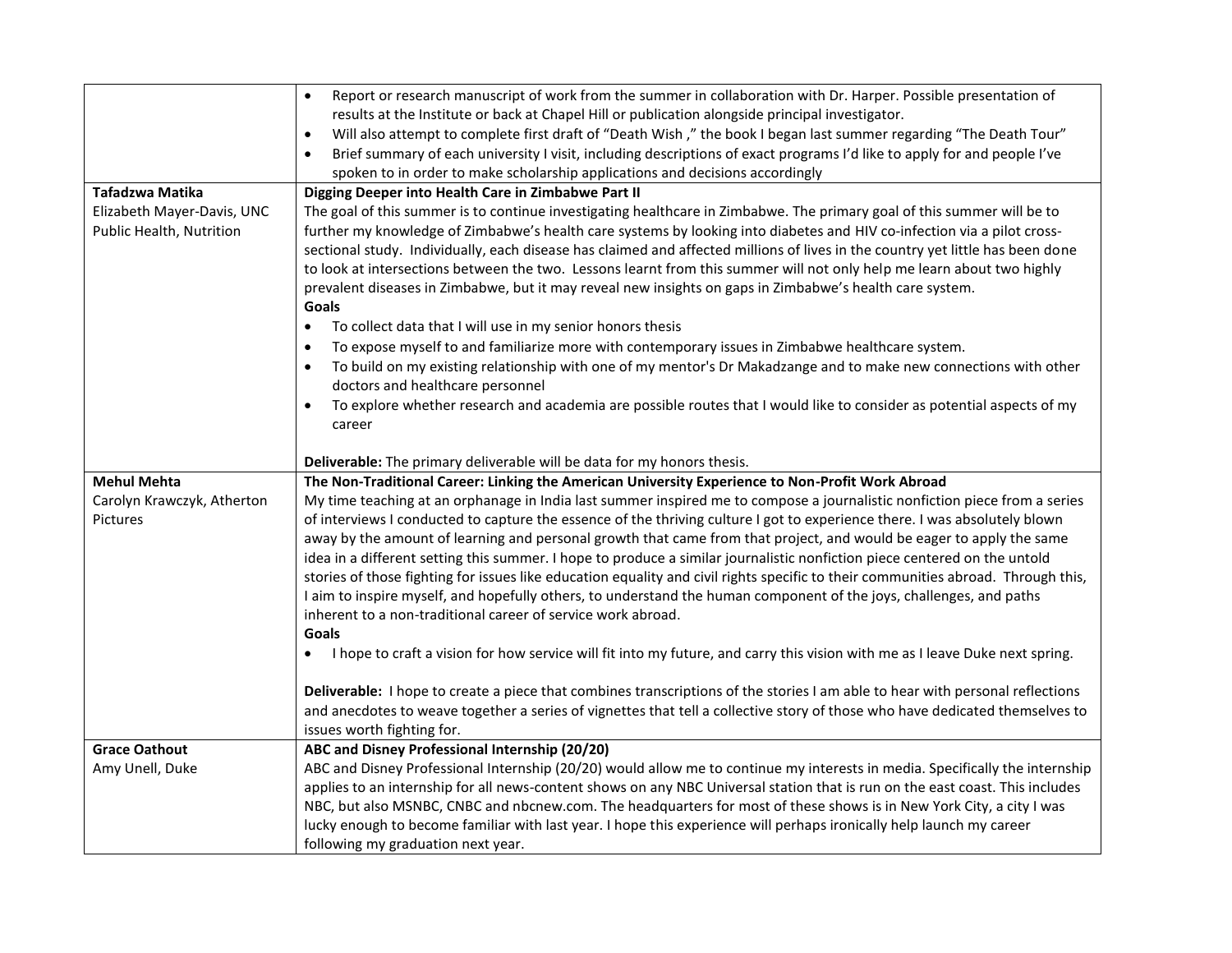|                               | Goals                                                                                                                              |
|-------------------------------|------------------------------------------------------------------------------------------------------------------------------------|
|                               | Work on a news show that produces new content weekly                                                                               |
|                               | Make more connections in the media field (especially maintaining the connections I've already made in NYC)<br>$\bullet$            |
|                               | Continue to analyze the effects of media<br>$\bullet$                                                                              |
|                               | Continue to make observations about the switch television is slowly making toward web-based content - at what rate is<br>$\bullet$ |
|                               | this happening, what does this look like, what companies are helping lead this transition, is this something that I'd be           |
|                               | interested in                                                                                                                      |
|                               | Look into the values of the different large television networks, are they are fairly similar? What are ABC's values?<br>$\bullet$  |
|                               | Deliverables: I will use my funding to make connections in the industry to help secure a job for next year as well as network      |
|                               | within ABC. Specifically, I'll also want to see from first hands experience how the industry is being transformed by new           |
|                               | media, what those changes look like, and where the most effective means of communicating via media are.                            |
| <b>Nick Orr</b>               | Internship with United Nations Foundation (Nothing but Nets Campaign) Washington DC                                                |
| Andrew Patterson, New         | I have an internship from 11 May to 10 July with the United Nations Foundation, working on their Nothing but Nets                  |
| Zealand                       | program. The United Nations Foundation was set up with a billion dollar gift by Ted Turner in 1998. It connects people,            |
|                               | resources and ideas with the UN to help solve global problems. Nothing but Nets has pledged to protect refugee families            |
|                               | from malaria with 1 million nets by the end of 2016. I will be working in their office on Pennsylvania Avenue and through          |
|                               | conversation, exposure and experience, hope to learn a lot about the interface between the political world and aid work.           |
|                               | Goals                                                                                                                              |
|                               | To better understand the operational and organisational workings of the United Nations programmes, and also the                    |
|                               | interface between the political world and aid work in Washington D.C. To appreciate how the UNF's public policies are              |
|                               | written, legitimated and implemented - how the idea of malaria nets written about in a Sports Illustrated column                   |
|                               | becomes a million malaria nets distributed in the developing world.                                                                |
|                               | To carry out and execute my specific roles and responsibilities to the satisfaction of the personnel at the UNF.<br>$\bullet$      |
|                               | To learn as much as possible from mentors and role models at the organisation and elsewhere this summer.                           |
|                               | Deliverable: A write-up as if it were a piece for Nothing But Nets publicity or perhaps to persuade our donors/sponsors.           |
| <b>Tom Prebble</b>            | <b>What Next? Exploring Post-Graduation Opportunities</b>                                                                          |
| Simon East, Oxford University | My summer will consist of three parts: first, the summer term at Oxford with an especial focus on French; second,                  |
|                               | networking and seeking out potential graduation opportunities in New Zealand; and third, completing a pre-professional             |
|                               | internship at JP Morgan from June 29 until my semester at Duke begins.                                                             |
|                               | Goals                                                                                                                              |
|                               | Improve my French to a "business proficient" level so that I might be able to work and live in a French-speaking country           |
|                               | in the future. A good grasp of French would also be beneficial if I ever work for a large international organisation in the        |
|                               | future that uses French as one of its official languages (for example the UN, the EU, the IOC, the OECD, Interpol).                |
|                               | Figure out what I want to do after graduation and where I want to live!<br>$\bullet$                                               |
|                               | <b>Deliverables</b>                                                                                                                |
|                               | As part of my language course I will complete a 15 minute project (in French) on a topic related to France, French                 |
|                               | culture, or French news. I intend to do my project on religion in France (either using the Charlie Hebdo attacks as a              |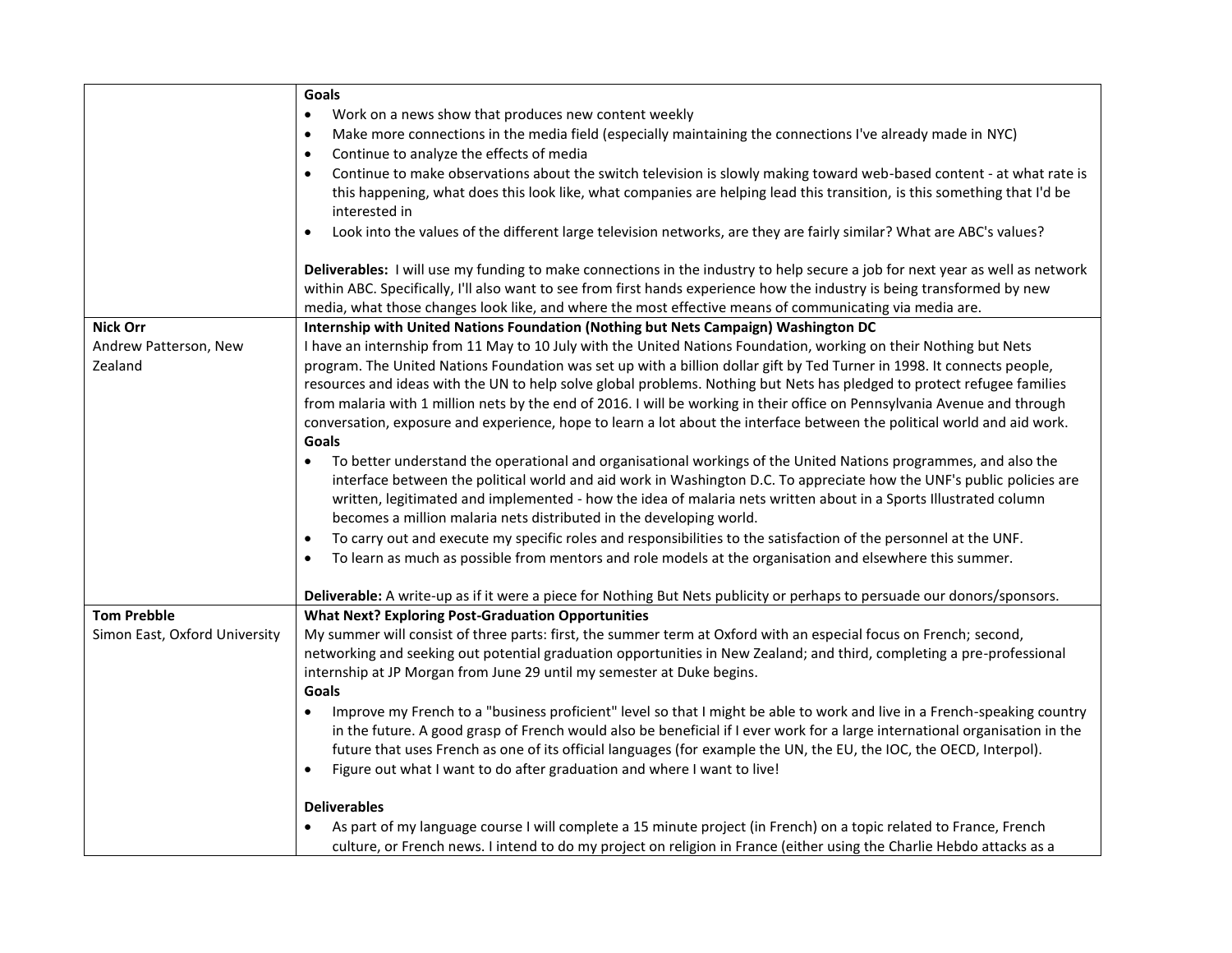|                            | starting point or looking more generally at the French principle of "laïcité". I would like to provide this to the program (I                        |
|----------------------------|------------------------------------------------------------------------------------------------------------------------------------------------------|
|                            | believe it will be in a poster or PowerPoint format) along with an English translation.                                                              |
|                            | After talking to professionals in New Zealand and completing my internship at JP Morgan, I would also like to put<br>$\bullet$                       |
|                            | together a document with what my options are post-graduation and what the various pluses and minuses are for each                                    |
|                            | option. This give me some more clarity and be a good first step in my decision-making process.                                                       |
| <b>Jacob Rosenberg</b>     | Two Sides of the World                                                                                                                               |
| David Boyd, Duke Global    | I want to use this summer as an opportunity to try new things while striving towards a possible career. I have always wanted                         |
| Health                     | a career comedy but before the Robertson was too scared to pursue it. Through connections and encouragement I've                                     |
|                            | received two internships in comedy. I'll be doing work with McSweeney's Internet Tendency, a satire publication associated                           |
|                            | with the publishing firm of the same name. The website is run by a single man in Arlington, MA. I will work remotely for him                         |
|                            | doing general logistical work and furthering my skills in editing comedy writing. It's a comedy publication I admire and will                        |
|                            | show me the way that comedy, with new media, does not have to spring from institutional sources. I will also be giving                               |
|                            | myself an experience in the more broadly known comedy world as an intern at NBC's Late Night with Seth Meyers. This will                             |
|                            | give me a myriad of connections in the entertainment and comedy industry. Moreover, I will be able to work and live in New                           |
|                            | York city, a hub of comedy. For the first time, I will be able to consider a real career in comedy, by doing stand-up, working                       |
|                            | on a network show, and still writing and editing satire. However, I don't want to lose sight of my other interests. Both                             |
|                            | comedy jobs will be loss stress and more of the basics of an internship: administrative help, running to get food, and soaking                       |
|                            | in an environment I'd like to work for. During this time I will focus my mental energy on writing my own comedy and taking                           |
|                            | an LSAT course. To end my summer, I will be further ground myself by going to Lowndes County, Alabama in August for a                                |
|                            | fieldwork project, giving me a chance to remember the importance of helping my Southern neighbors in the struggle against                            |
|                            | oppression and discrimination. This summer I want to keep looking towards those high aspirations, while remember I always                            |
|                            | want to live a balanced and meaningful life of helping my communities.                                                                               |
|                            | Goals                                                                                                                                                |
|                            | Come out of this summer with the options to follow mainly career paths (comedy, political, law school)<br>$\bullet$                                  |
|                            | A clearer idea of what career path to follow<br>$\bullet$                                                                                            |
|                            | A feeling I have made the most of my time in college and seen/done a variety of things<br>$\bullet$                                                  |
|                            | A network of people in comedy to pursue job opportunities<br>$\bullet$                                                                               |
|                            | A secure confidence in a future that is unclear but exciting.<br>$\bullet$                                                                           |
|                            | <b>Deliverables</b>                                                                                                                                  |
|                            |                                                                                                                                                      |
|                            | A set of interviews with those in comedy with whom I will be networking as part of a larger project to collect oral<br>histories of those in comedy. |
|                            | A "spec" script that I will use to apply to jobs in comedy writing next year.                                                                        |
| Sophia Sennett             | Launch Summer: Design Research and Practice at Harvard University and a Final Reflection At Girls Leadership Worldwide                               |
| Mark Hough, Duke Landscape | During Launch Summer I will work as a research assistant for Professor Brad Cantrell (Harvard Graduate School of Design)                             |
| Architect                  | and then attend a six-week landscape architecture/urban design program (also at Harvard). I will close the summer by                                 |
|                            | returning to Girls Leadership Worldwide (GLW), located at Eleanor Roosevelt's home in Val-Kill, NY. There I will mentor                              |
|                            | teens and engage in a final launch reflection by reconsidering my purpose as a female leader (seven years after I originally                         |
|                            | participated in the GLW program).                                                                                                                    |
|                            | Goals                                                                                                                                                |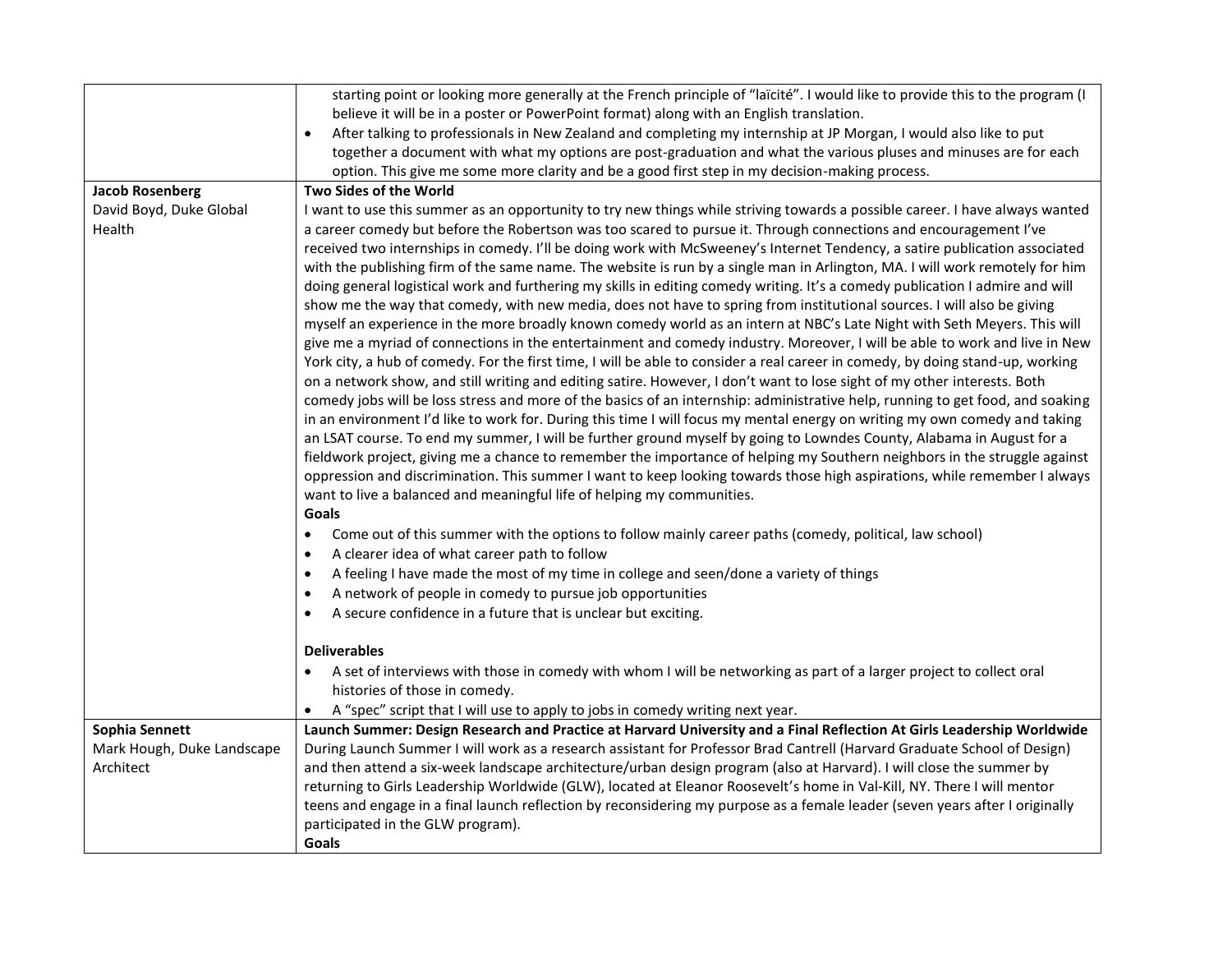|                            | To acquire research and design skills that will help me prepare for a career as a landscape architect<br>$\bullet$                                                                                                                                                                                                                                                                                                                                                                                                                                                                                                                                                                                                                                                                                                                               |
|----------------------------|--------------------------------------------------------------------------------------------------------------------------------------------------------------------------------------------------------------------------------------------------------------------------------------------------------------------------------------------------------------------------------------------------------------------------------------------------------------------------------------------------------------------------------------------------------------------------------------------------------------------------------------------------------------------------------------------------------------------------------------------------------------------------------------------------------------------------------------------------|
|                            | To explore how "responsive design" practices can help communities in low-lying areas remain resilient despite the<br>$\bullet$                                                                                                                                                                                                                                                                                                                                                                                                                                                                                                                                                                                                                                                                                                                   |
|                            | challenges associated with climate change and severe weather incidents.                                                                                                                                                                                                                                                                                                                                                                                                                                                                                                                                                                                                                                                                                                                                                                          |
|                            | To create several artifacts to be included in a portfolio that will be submitted for graduate admission to Harvard<br>$\bullet$<br>Graduate School of Design, University of Pennsylvania School of Design, and University of Virginia's graduate program in<br>landscape architecture.                                                                                                                                                                                                                                                                                                                                                                                                                                                                                                                                                           |
|                            | To engage in a final Launch Reflection while also "giving back" to a program (Girls Leadership Worldwide) that was<br>$\bullet$<br>pivotal during my initial development as a leader. I will be by mentoring teen participants and supporting GLW media<br>initiatives.                                                                                                                                                                                                                                                                                                                                                                                                                                                                                                                                                                          |
|                            | <b>Deliverables</b>                                                                                                                                                                                                                                                                                                                                                                                                                                                                                                                                                                                                                                                                                                                                                                                                                              |
|                            | By the end of the summer I will have completed a number of deliverables that will be presented in the form of an<br>abbreviated portfolio. The portfolio will include artifacts completed during the research assistantship with Professor<br>Cantrell and design projects completed during the Career Discovery Program. Photographs of these projects will be<br>accompanied by description and statement about the conceptual reasoning behind the piece. These artifacts will<br>eventually be included in the portfolio I will be developing for admission to graduate school in Landscape Architecture.<br>At Girls' Leadership Worldwide at the Eleanor Roosevelt Center I will be photographing and documenting the activities<br>$\bullet$<br>and I can provide to the Robertson Scholars Office with a sampling of those deliverables. |
| <b>James Smith</b>         | <b>Foundations for a Career in Sustainable Business</b>                                                                                                                                                                                                                                                                                                                                                                                                                                                                                                                                                                                                                                                                                                                                                                                          |
| Louise Ball, UNC School of | The focal point of my launch summer is an internship with Iwana Energy, a start-up, for-profit solar developer. My role will                                                                                                                                                                                                                                                                                                                                                                                                                                                                                                                                                                                                                                                                                                                     |
| <b>Public Health</b>       | be the Finance and Business Strategy Intern in the London office, working directly under the CEO. This will be my first work                                                                                                                                                                                                                                                                                                                                                                                                                                                                                                                                                                                                                                                                                                                     |
|                            | experience with a for-profit company and will help me develop the skill set to work in any business setting, especially within                                                                                                                                                                                                                                                                                                                                                                                                                                                                                                                                                                                                                                                                                                                   |
|                            | the renewables, energy, and environment industry. While in Europe, I will seek to investigate how climate-dependent                                                                                                                                                                                                                                                                                                                                                                                                                                                                                                                                                                                                                                                                                                                              |
|                            | industries are adapting to reduce their global environmental impact and I will pursue long-time musical passions. In                                                                                                                                                                                                                                                                                                                                                                                                                                                                                                                                                                                                                                                                                                                             |
|                            | addition, I will deepen my involvement in music, a long-term passion, by taking instrument lessons.                                                                                                                                                                                                                                                                                                                                                                                                                                                                                                                                                                                                                                                                                                                                              |
|                            | Goals                                                                                                                                                                                                                                                                                                                                                                                                                                                                                                                                                                                                                                                                                                                                                                                                                                            |
|                            | To have a significant personal impact on the goals and activities of Iwana Energy<br>$\bullet$                                                                                                                                                                                                                                                                                                                                                                                                                                                                                                                                                                                                                                                                                                                                                   |
|                            | To continue to develop life-long relationships with fellow Robertson Scholars and Alumni<br>$\bullet$                                                                                                                                                                                                                                                                                                                                                                                                                                                                                                                                                                                                                                                                                                                                            |
|                            | To learn how to build a successful business, in order to pursue entrepreneurial opportunities after college or later in my<br>$\bullet$<br>career                                                                                                                                                                                                                                                                                                                                                                                                                                                                                                                                                                                                                                                                                                |
|                            | To learn the intricacies of the renewable energy market (especially with respect to financing options in developing<br>$\bullet$<br>markets)                                                                                                                                                                                                                                                                                                                                                                                                                                                                                                                                                                                                                                                                                                     |
|                            | To learn how climate-dependent industries in Europe are adapting to reduce their global environmental impact<br>$\bullet$                                                                                                                                                                                                                                                                                                                                                                                                                                                                                                                                                                                                                                                                                                                        |
|                            | To deepen long-time musical passions<br>$\bullet$                                                                                                                                                                                                                                                                                                                                                                                                                                                                                                                                                                                                                                                                                                                                                                                                |
|                            | Deliverable: As of right now, I plan on writing a formal report about the prospect of reducing the impact of global climate<br>change by implementing for-profit solar projects in developing nations, especially those in Latin America.                                                                                                                                                                                                                                                                                                                                                                                                                                                                                                                                                                                                        |
| Devin Solanki              | 3 Weeks In Thailand: Leadership Through Connecting With a Lifelong Passion                                                                                                                                                                                                                                                                                                                                                                                                                                                                                                                                                                                                                                                                                                                                                                       |
| Kelsey Woodford (Rob alum) | This proposal marks my first time out of the states in over 4 years for an experience that I have been looking forward to for                                                                                                                                                                                                                                                                                                                                                                                                                                                                                                                                                                                                                                                                                                                    |
|                            | just as long. I have always been passionate about bringing happiness to the lives of animals, but my rigorous work with my                                                                                                                                                                                                                                                                                                                                                                                                                                                                                                                                                                                                                                                                                                                       |